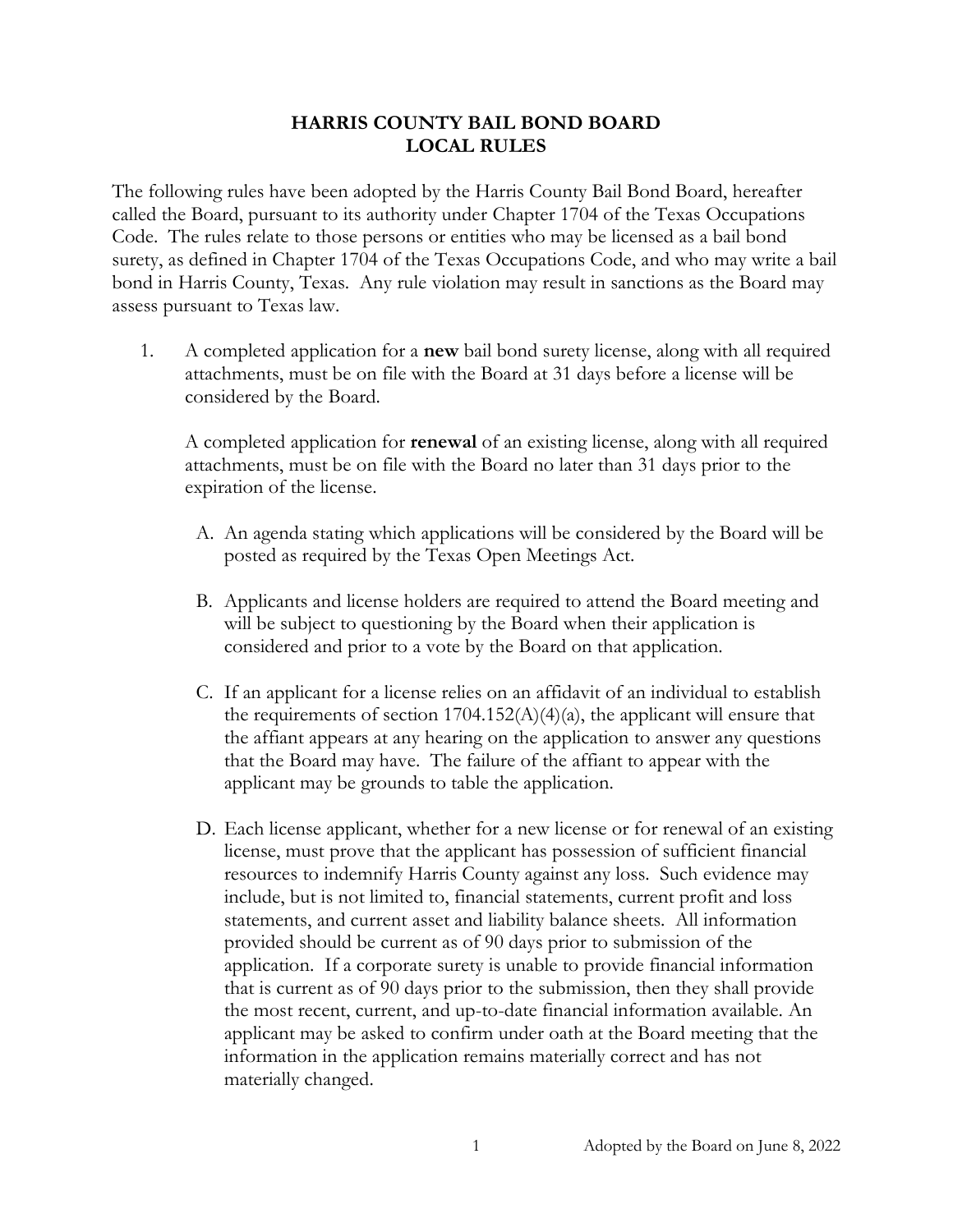- E. At the time a licensee deposits \$50,000.00 in cash, CDs (including a document that complies with Uniform Commercial Code  $\S$  9.104(a)(2) that is acceptable to, or promulgated by, the Board), or real property with the Board, the financial responsibility requirement of the law is considered satisfied.
- F. No licensee may make a single bond in excess of the amount the licensee has deposited with the Board. This subsection does not apply to corporate sureties licensed by the Board.
- G. All applications for a new or renewal license shall be completed on the form approved by the Board and provided by the Harris County Sheriff's Office Bonding Division.
- H. The Board recommends that applicants for renewal of a license plan to have the renewal considered at a meeting of the Board that is at least 40 days before expiration of the existing license and in no event at a meeting less than 10 days before the expiration of the license. If the Board tables a renewal application, the Board is not obligated to consider it until the subsequent month's meeting. This could result in the applicant's current license expiring before it is renewed. Applicants for renewal are reminded that a Board order renewing the license is not effective for 10 days.
- 2. The application fee for an original or renewal license is not refundable in the event the Board denies the application. An application that is withdrawn by the applicant prior to the Board's consideration shall not be considered by the Board and the application fee shall be returned.
- 3. The Board may delegate to members of the Board, or their designees, authority to investigate and conduct sworn voir dire examinations of an applicant and any other relevant persons or matters.
- 4. No collateral of any kind submitted to obtain or renew a license shall be changed, substituted, or modified without approval from the Board.
- 5. Real property deeded in trust to the Board must meet the following requirements:
	- A. The property must be located in Texas.
	- B. The property cannot be exempt from forced sale.
	- C. The property must be unencumbered.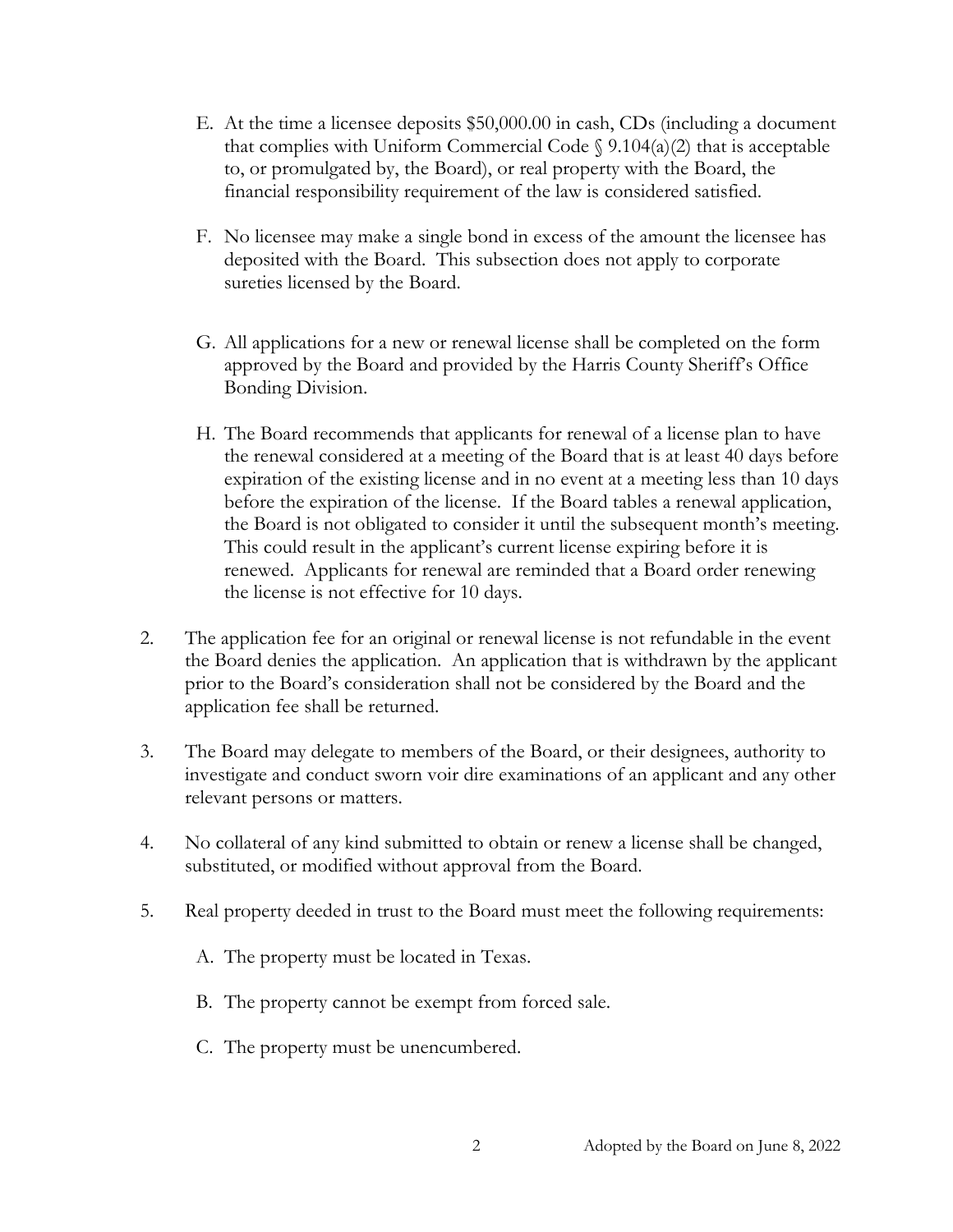- D. Each licensee must submit to the Board a certified copy of the warranty deed establishing the licensee's ownership of the property.
- E. Proof that all property tax and homeowner's association obligations are current.
- F. A deed of trust must name the Harris County Bail Bond Board as beneficiary and be recorded with the County Clerk of the county where the real property is located. The deed of trust shall be in a form approved by the County Attorney. The original recorded deed of trust will be held and secured as directed by the Board.
- 6. When a licensee or agent for a corporate surety relies on collateral other than real property, they may submit at least \$50,000.00 in cash, or cash equivalent styled in the name of the Harris County Treasurer and issued by a government insured financial institution in one of the following forms:
	- A. A cashier's check of unlimited time duration,
	- B. A certificate of deposit that
		- 1. is never allowed to lapse,
		- 2. is automatically renewable, and
		- 3. is a negotiable instrument, or
		- 4. is accompanied by an assignment of security interest on a form that complies with Uniform Commercial Code  $\S$  9.104(a)(2) and that is acceptable to, or promulgated by, the Board.
	- C. A non-negotiable certificate of deposit that
		- 1. is never allowed to lapse,
		- 2. is automatically renewable, and
		- 3. is accompanied by an assignment of security interest on a form that complies with Uniform Commercial Code  $\S$  9.104(a)(2) and that is acceptable to, or promulgated by, the Board.
- 7. General and Limited Powers of Attorney.
	- A. Before a designated agent may execute a bond on behalf of a licensed corporate surety, a general power of attorney for the agent must be filed with the Harris County Clerk and the Board as directed by Chapter 1704 of the Texas Occupations Code. If the corporate surety revokes the general power of attorney, simultaneous written notice must be submitted to the Board. A revocation is not effective until received by the Board.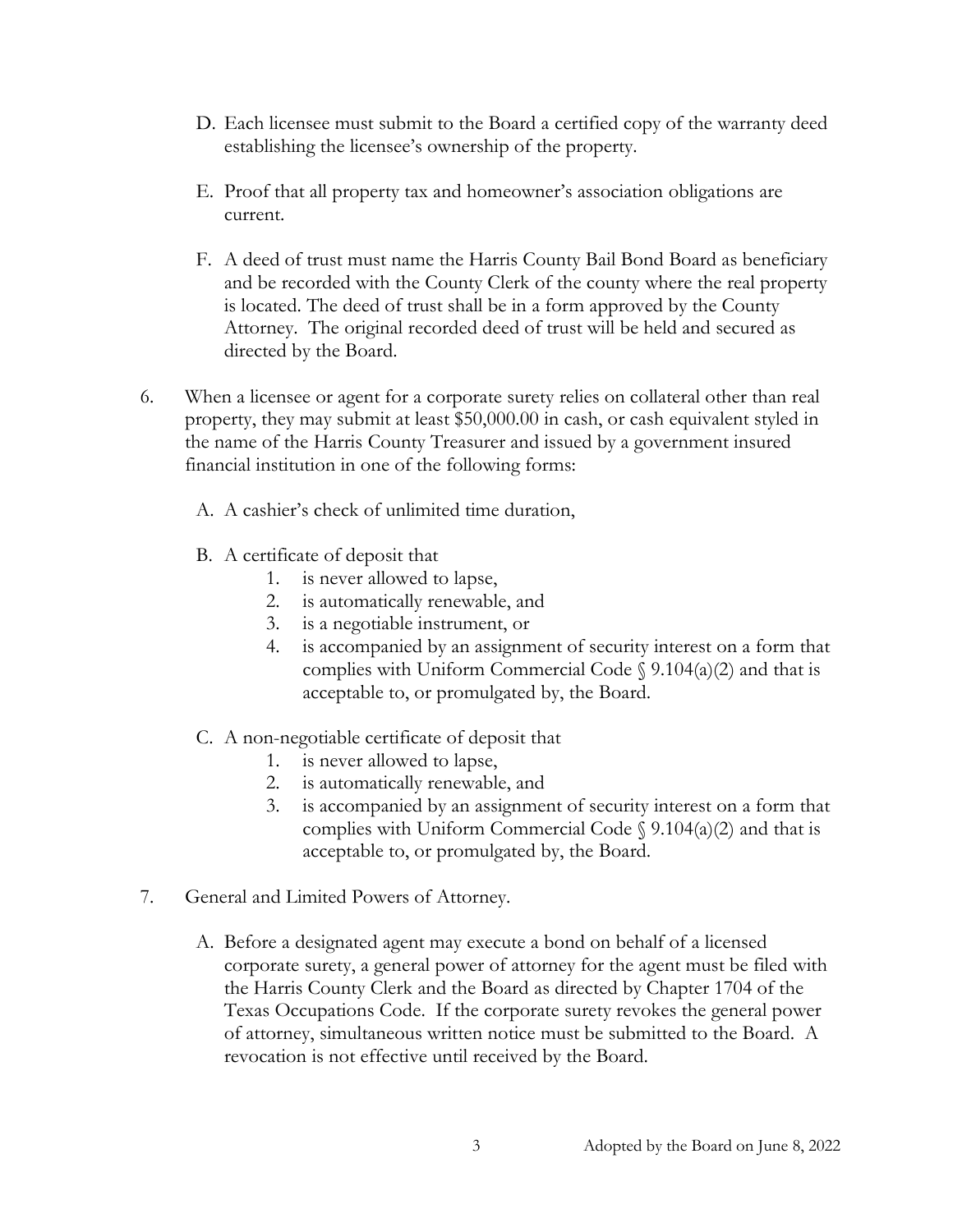- B. The Sheriff will only accept a bail bond from an agent for a corporate surety whose general power of attorney has not expired and has been properly and timely filed with the Harris County Clerk. A limited power of attorney accepted for an individual bond does not negate a valid general power of attorney from establishing liability of the corporate surety.
- 8. Each licensee and agent for a corporate surety must have a signature card on file with the Harris County Sheriff's Office Bonding Division before they will be permitted to execute a bond.
- 9. All licensees and agents for corporate sureties must maintain an office in Harris County. Not later than the seventh day after the date a license holder opens a new office or moves an office to a new location, the license holder shall notify the Board of the location of the office. An "office" is any location where a licensee or agent conducts bail bond business, maintains business records, employs staff, meets with clients, accepts payment of bonds, or installs and maintains an advertised phone number.
- 10. No licensee or agent for a corporate surety may use a phone number, an address, or name to advertise or solicit bonds, nor maintain a separate office with separate phone numbers without prior notice to or approval by the Board as required by Chapter 1704 of the Texas Occupations Code. No licensee or agent for a corporate surety may advertise or solicit under an assumed name without being properly licensed by the Board under that assumed name. A valid license number must be displayed on all advertisements and solicitations.
- 11. Assumed Names.
	- A. Each licensee or agent for a corporate surety who uses an assumed name must submit to the Board a certified copy of the assumed name certificate that has been filed with the Harris County Clerk's Office.
	- B. A licensee or agent for a corporate surety shall not use in its bail bond business an assumed name that is the same as, or deceptively similar to, an assumed name that is already being used in a Harris County bail bond business.
	- C. Part B of this Rule does not apply to the following situations:
		- 1. A licensee or agent for a corporate surety may use a similar assumed name for its own additional licenses.
		- 2. A licensee or agent for a corporate surety may sell an assumed name to another licensee or agent for a corporate surety, provided that the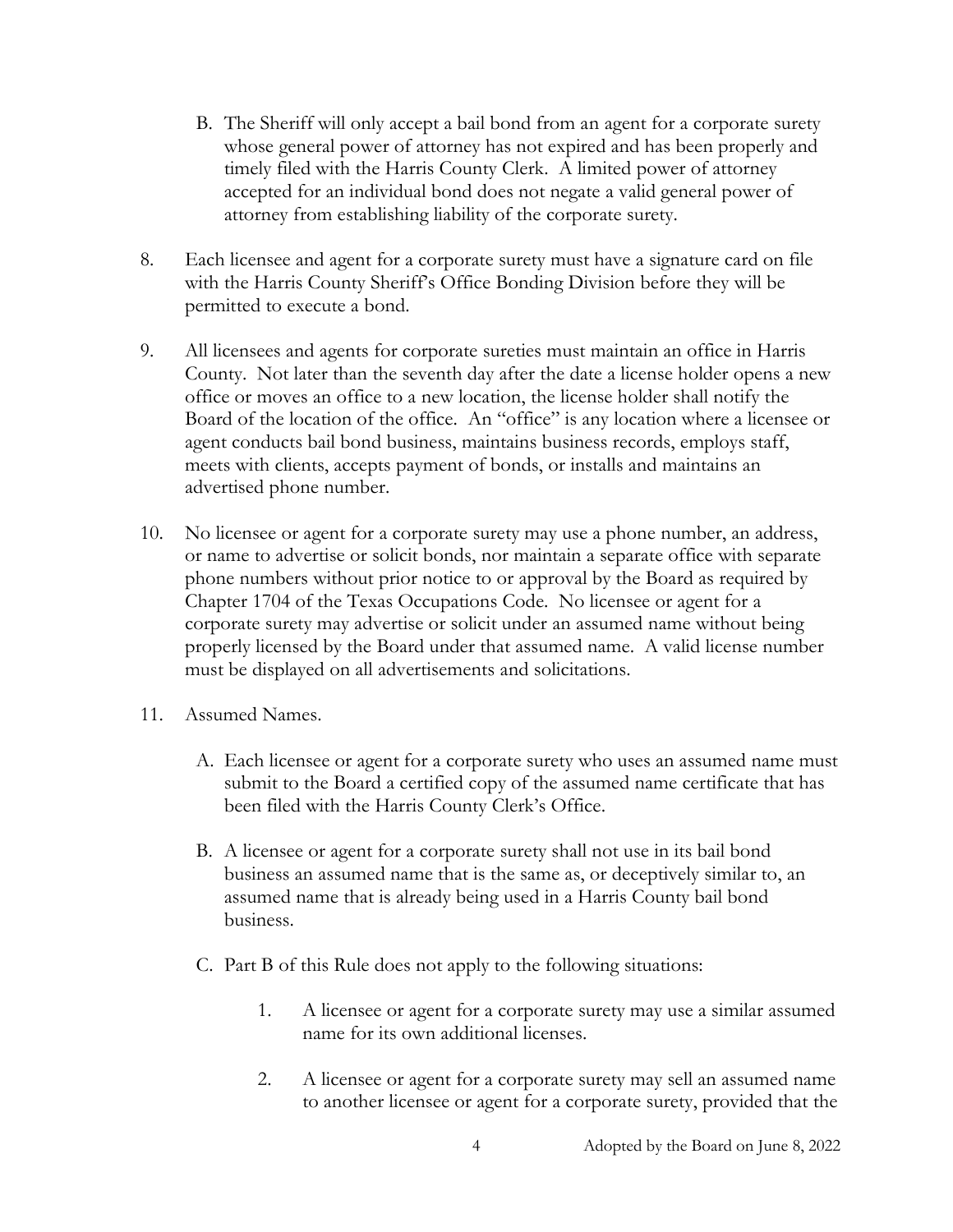licensee or agent for a corporate surety selling the assumed name ceases to use the assumed name to advertise, solicit, or post bonds.

- 3. If a licensee or agent for a corporate surety dies, the licensee or agent for a corporate surety seeking to be licensed under  $\{(1704.152(c)(2) \text{ of the Texas Occasionally Code may use an } \mathbb{Z}\})$ assumed name that is the same or similar to that of the deceased license holder.
- 4. If a licensee or agent for a corporate surety dies, the license holder's estate may transfer the license holder's assumed name to another licensee or agent for a corporate surety.
- 12. Meeting Procedures.
	- A. Pursuant to the Texas Open Meetings Act, the Harris County Bail Bond Board posts an agenda prior to the meeting of the Board. An interested person may request an item to be placed on the Agenda by presenting the request in writing to the Harris County Sheriff's Office Bonding Division no later than 10 days before the Board Meeting at which the item is to be considered, discussed, and acted on. This does not apply to new or renewal applications as provided in Rule 1.
	- B. Anyone wishing to speak at any Bail Bond Board meeting with respect to any issue or any item on the Bail Bond Board agenda is limited to three minutes, exclusive of any time spent answering specific questions by any member of the Board. The Board may make and approve a motion to extend the time of any speaker.
- 13. Identification Cards.
	- A. Qualifications and Eligibility Any individual who meets the following requirements is eligible to receive a bail bond identification card:
		- 1. Has a valid government issued identification deemed sufficient by the Harris County Sheriff's Office Bonding Division;
		- 2. Is at least eighteen (18) years of age;
		- 3. Is licensed by the Harris County Bail Bond Board or is an employee or authorized representative of such licensee or agent of a corporate surety.
	- B. Application the applicant must complete an application for a bail bond identification card on the form provided by the Board. The application shall be signed by the licensee or agent for a corporate surety.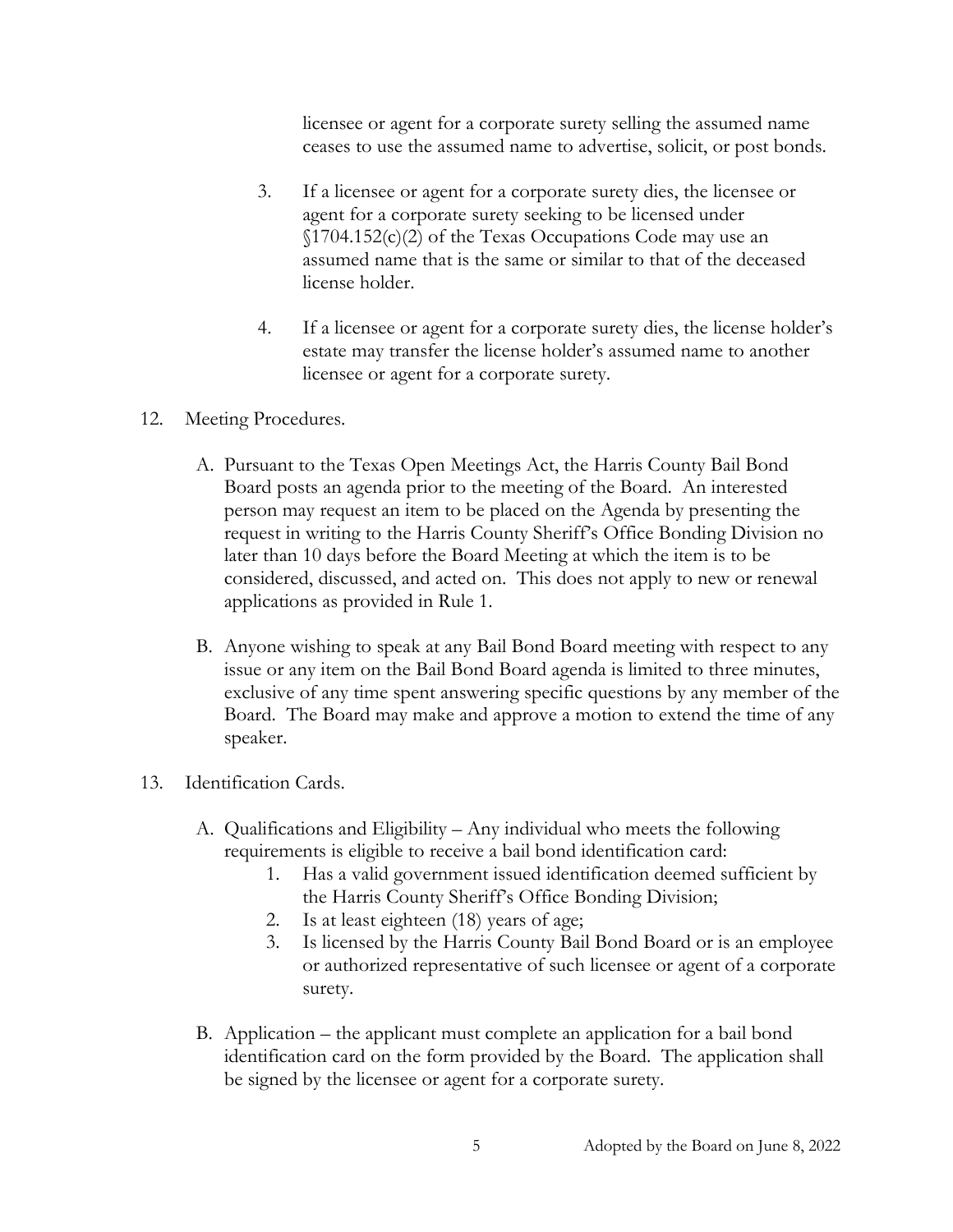- C. Investigation and Issuance of New Card The Harris County Sheriff's Office Bonding Division shall investigate all applications to determine whether the requirements of Chapter 1704 of the Texas Occupations Code and of this rule are met. If the requirements are met, the Harris County Sheriff's Office Bonding Division shall issue the bail bond identification card to the applicant after it is signed by the Board's Chairman or Vice Chairman in the Chairman's absence. Should the Harris County Sheriff's Office Bonding Division determine that the applicant is not qualified, it shall issue, within six working days, a letter to the applicant stating the reason for the denial.
- D. Board Review An applicant denied an identification card may appeal to the Board by delivering written notice of appeal to the Board not later than 30 days from the receipt of the denial.

All appeals will be placed on the Board agenda for the next regularly scheduled meeting if notice of appeal is received within ten (10) days before the next such meeting, otherwise, said appeal will be heard by the Board at the succeeding month's meeting. On appeal, the Board shall decide whether to grant or deny the application.

- E. Expiration and Renewal of Identification Cards an identification card issued under these rules expires on the date the license it is associated with expires.
- F. The identification card issued to the licensee or agent of a corporate surety must be presented to the bonding desk at the time a bail bond, appearance bond, or appeal bond is presented.
- 14. The Harris County Sheriff's Office Bonding Division shall distribute copies of upcoming agendas and corresponding packet materials to all Board members at least seven days before such meeting.
- 15. Election of Certain Bail Bond Board Members.
	- A. The Board shall annually conduct a secret ballot election to elect the following Board members:
		- 1. Surety representative: A Harris County licensed bail bond surety or agent for a corporate surety; and
		- 2. Defense attorney representative: A criminal defense attorney who is practicing in Harris County.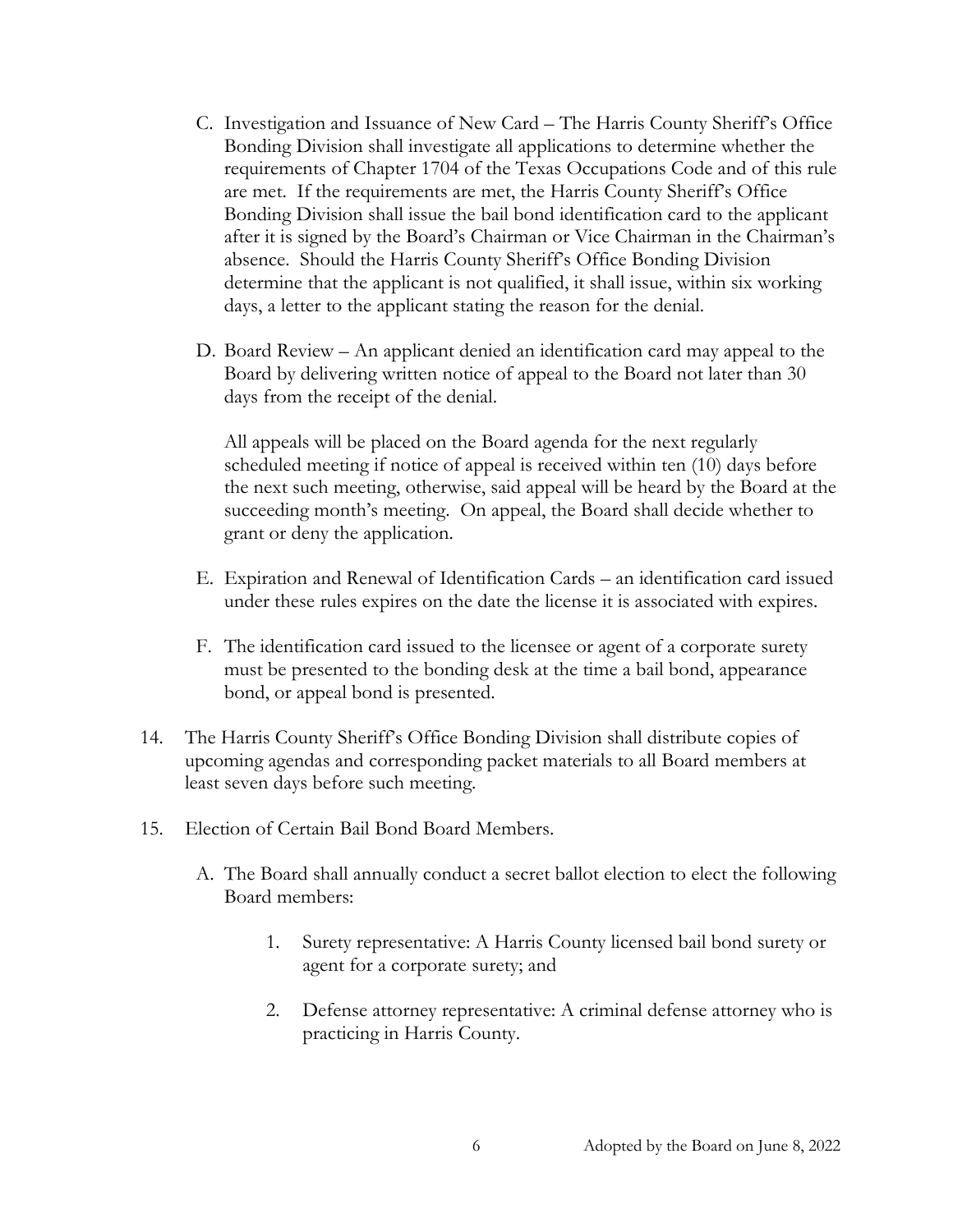- B. The election will be administered by the Harris County Sheriff's Office Bonding Division. The members of the Sheriff's Office who are charged with handling the election may enlist the assistance of others to help in the administration of the election.
- C. Nominations.
	- 1. Nominations for the surety representative and defense attorney representative must be submitted directly to the Harris County Sheriff's Office Bonding Division by following the procedures posted on the Board's website.
	- 2. Who is eligible to submit a nomination:
		- a. Only those eligible to vote under Local Rule  $15(D)(1)$  are eligible to submit a nomination for the surety representative.
		- b. Only those eligible to vote under Local Rule 15(D)(2) are eligible to submit a nomination for the defense attorney representative.
	- 3. The nomination period will be Monday through Friday of the week of the November Board meeting.

## D. Voter Eligibility.

- 1. In the election for the surety representative, each individual licensed in the county as a bail bond surety or agent for a corporate surety is entitled to cast one vote for each license held.
- 2. In the election for the defense attorney representative, each attorney who has a principal place of business located in Harris County and who is not legally prohibited from representing criminal defendants in the county is entitled to case one vote to elect the defense attorney representative. Attorneys must provide their State of Texas Bar Number when voting.
- E. Election Place and Time.
	- 1. The Harris County Sheriff's Office Bonding Division shall submit to the Board for approval at the October Board meeting proposed information regarding the place, time, and instructions for the upcoming elections.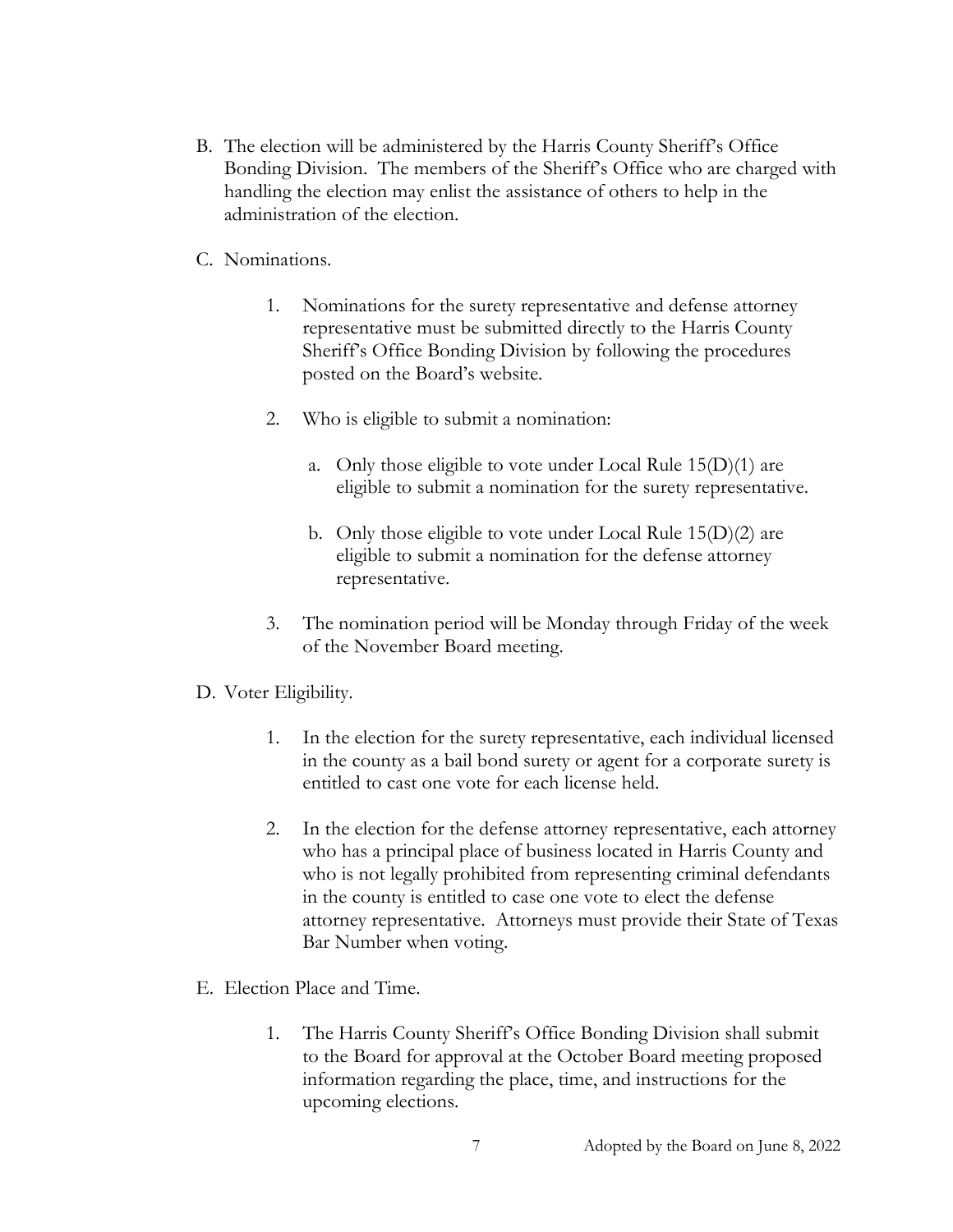- 2. The Harris County Sheriff's Office Bonding Division shall post Board-approved information regarding the place, time, and instructions for the election of the surety representative and defense attorney representative on the Harris County Bail Bond Board's website.
- 3. In the event that there is only a single nominee or candidate for either the surety representative or the defense attorney representative, the single nominee for that position shall be declared the winner without the necessity of an election.
- F. Election Procedures.
	- 1. A plurality vote is required. In order to prevail, a candidate must receive more votes than any other candidate for the office.
	- 2. No proxy voting is allowed.
	- 3. No write-in vote is allowed.
	- 4. The results of the election for both the surety representative and defense attorney representative will be announced at the December Board meeting.
	- 5. In the case of a tie, the winner will be decided by the flip of a coin.
- G. The term of office continues until a successor takes office.
- 16. All licensed sureties with real property pledged as security must pay or cause to be paid all property taxes and homeowner's association fees assessed against the property before delinquency and not later than March 31 of each year, deliver paid tax and homeowner's association receipts, without lien or encumbrance, pertaining to the property to the Harris County Sheriff's Office Bonding Division, or give written notice to the Harris County Sheriff's Office Bonding Division, of the reason the property taxes and homeowner's association fees have not been paid.
- 17. A person may submit a written request to the licensee or agent for a corporate surety for a refund if a bond has not been submitted to the Harris County Sheriff's Office. Not later than ten business days from receipt of a written request for a refund, the licensee or agent shall make any refund due available to the depositor at the surety's office or provide a written explanation detailing why some or all of the requested refund is not being provided.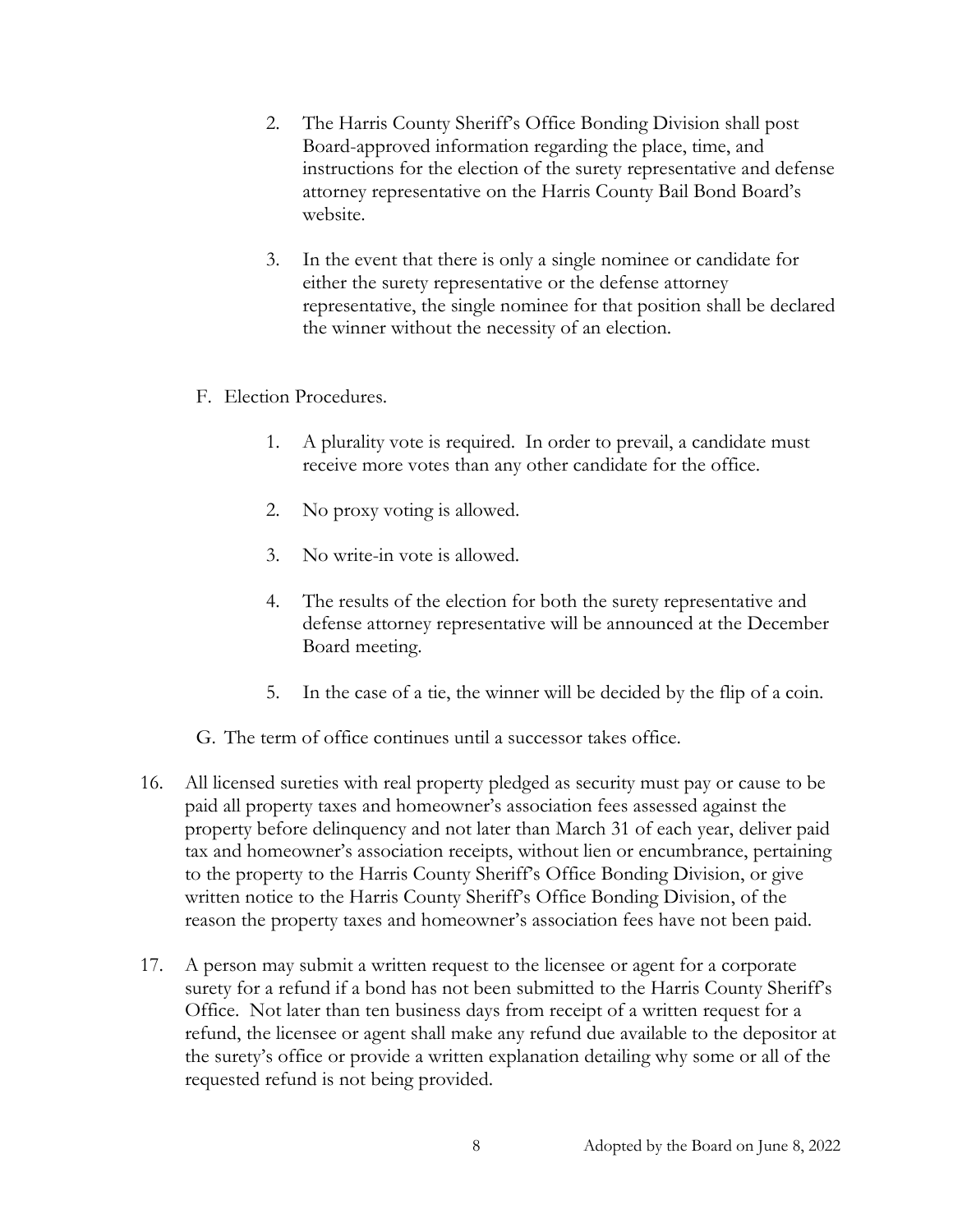- 18. A complaint regarding a violation of these Rules or Texas Occupation Code Chapter 1704 may be submitted to the Harris County Sheriff's Office Bonding Division. The Harris County Sheriff's Office Bonding Division may resolve the complaint or, if it complies with Texas Occupations Code  $\S$  1704.251(b)(1) may forward it to the Board for resolution. A person dissatisfied with a resolution by the Harris County Sheriff's Office Bonding Division shall follow Texas Occupations Code § 1704.251(b)(1).
- 19. Before posting a surety bond for release of a pretrial detainee charged in state or county court in Harris County with a serious violent or sexual offense, persons or entities licensed as a bail bond surety in Harris County must collect a premium of at least 10 percent of the total surety bond amount and present proof of payment of the 10 percent premium to the Harris County Sheriff in the form of a sworn affidavit setting out the premium amount paid, identifying how the premium was paid (including, but not limited to, by cash, type of cash equivalent, property transfer, or property lien), and identifying who paid the premium.

For the purpose of this rule, a "serious violent or sexual offense" is one defined in the following sections of the Texas Penal Code:

- 1. Section 19.02 (murder);
- 2. Section 19.03 (capital murder);
- 3. Section 20.04 (aggravated kidnapping);
- 4. Section 20A.02 (trafficking of persons);
- 5. Section 20A.03 (continuous trafficking of persons);
- 6. Section 21.2 (continuous sexual abuse of young child or disabled individual);
- 7. Section 21.11 (indecency with a child);
- 8. Section 22.011 (sexual assault);
- 9. Section 22.021 (aggravated sexual assault);
- 10. Section 25.072 (repeated violation of certain court orders or conditions of bond in family violence, child abuse or neglect, sexual assault or abuse, indecent assault, stalking, or trafficking case);
- 11. Section 25.11 (continuous violence against the family);
- 12. Section 29.03 (aggravated robbery);
- 13. Section 43.25 (sexual act with a child)
- 14. Attempted murder;
- 15. Section 22.02 (aggravated assault);
- 16. Burglary of a habitation with intent to commit a serious violent or sexual offense;
- 17. Engaging in organized crime involving a serious violent or sexual offense.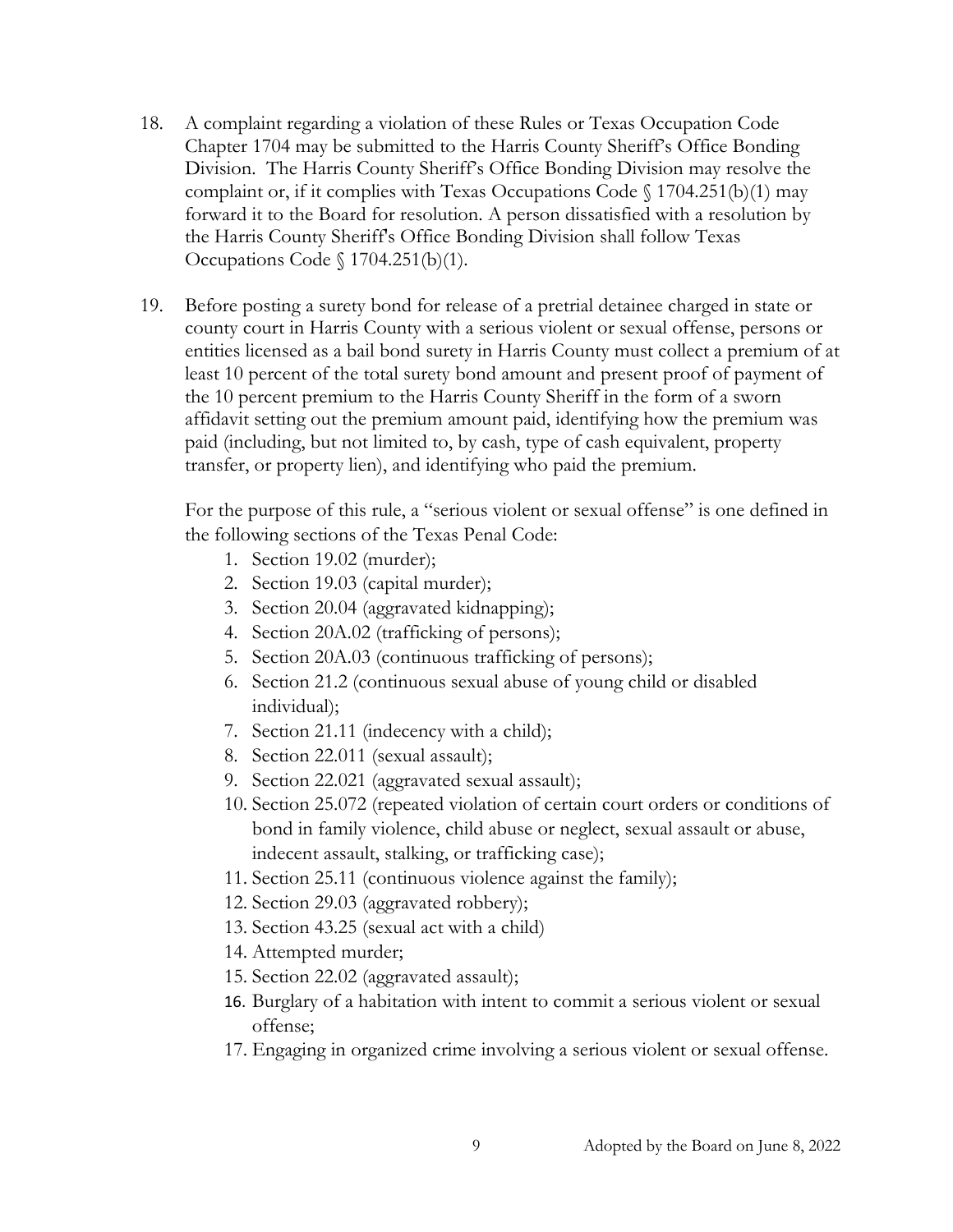- 20. Persons or entities licensed as a bail bond surety in Harris County who have posted a surety bond securing the pretrial release of any pretrial detainee in Harris County charged in Harris County with any county or state court criminal case must report to the Harris County Sheriff the criminal case number for which the surety bond is securing pretrial release, and the premium amount collected by the bail bond surety before the surety bond was posted.
- 21. Regulatory Requirements for Bail Bonding Business
	- A. No licensee or agent for a corporate surety shall violate the Texas Deceptive Trade Practices Act, TEX. BUS. & COM. CODE Chapter 17, in conducting any bail bond business activity. A violation of the Texas Deceptive Trade Practices Act is a violation of the rules adopted by the Board.
	- B. An agreement between a licensee, or agent for a corporate surety and a guarantor, co-surety, or defendant related to time or installment payments of any bond premium, security, or cost, however labeled, for making the bond must be in writing and be signed by both an authorized person for the licensee or agent for a corporate surety and any person responsible for making the time or installment payments. The agreement must be signed before the bond is made. If the defendant is to be a party to the agreement, such agreement must be signed by the defendant before the bond is made if the defendant is not already in custody or, if the defendant is already in custody, within two business days after the defendant is released from custody. The agreement must state the date and time at which each person signed the agreement. The agreement must state the total premium, security, or fee charged, the total outstanding amount owed that is to be paid over time or in installments, the amount of each future payment and to what it will be applied, the date by which payments must be made, and any charges, interest, or fees applicable to the time or installment agreement. A defendant who is not a party to a time or installment agreement must be given an opportunity of not less than five business days following actual notice from the licensee or agent for a corporate surety to make any untimely time or installment payment required of any guarantor or co-surety before a licensee or agent for a corporate surety may file an application or affidavit for surrender for the failure of a guarantor or co-surety to make a required payment. No licensee or agent for a corporate surety, or anyone acting on their behalf, may seek to surrender a bond for the failure to make required time or installment payments without having an agreement that complies with every requirement of this section. An application or affidavit for surrender of a bond must include, if it exists, a copy of any time or installment agreement required by this rule if the